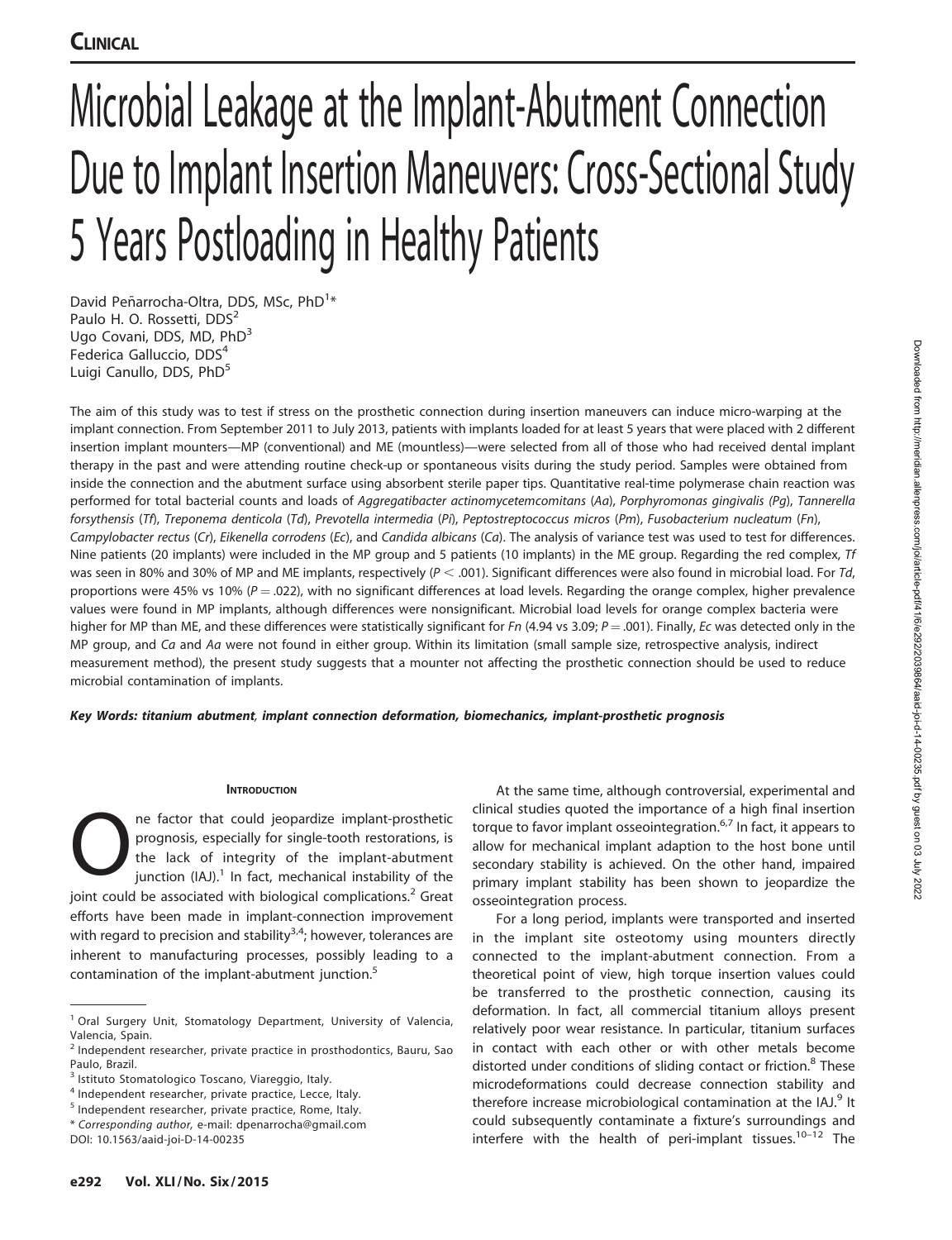| TABLE 1                                                                                                                                                                                                                                                   | <b>TOdully</b> c<br>directly                      |
|-----------------------------------------------------------------------------------------------------------------------------------------------------------------------------------------------------------------------------------------------------------|---------------------------------------------------|
| Subject and study site inclusion and exclusion criteria*                                                                                                                                                                                                  | patients                                          |
| Subject inclusion criteria<br>Healthy peri-implant tissues: absence of bleeding on gentle<br>probing ( $<$ 0.25 N), PPD $<$ 5 mm, and absence of<br>radiographic bone loss assessed in paralleled periapical                                              | impactino                                         |
| radiographs (Lang & Berglundh 2011)<br>Uneventful functional loading for at least 5 years; the bridge<br>must have not been removed during this time<br>Age $>$ 18 y                                                                                      | Sampling<br>performe<br>Samp<br>Diagnosti         |
| Specific subject and site exclusion criteria<br>Presence of active periodontal or peri-implant pathology in any<br>site of the mouth (diagnostic criteria: bleeding on gentle<br>probing $[<0.25$ N] and PPD $>3$ mm in teeth and $>5$ mm in<br>implants) | consistino<br>empty Er<br>nated fro<br>without p  |
| Use of antimicrobials during the 6 mo prior to the study<br>Pregnant and lactating patients<br>Patients refusing to sign an informed consent document or to<br>participate in the study                                                                   | rolls were<br>implant o<br>removed,<br>$RNA - 2n$ |

\*PPD indicates probing pocket depth.

presence of an increased bacterial reservoir in close relation to bone may have a role in the development of peri-implant tissue inflammation and bone loss. $13-15$ 

To theoretically prevent deformations, different insertion tools were developed to transfer torque stress settled during implant insertion to a nonrelevant prosthetic zone of the implant connection.

The present preliminary study aimed to test if stress on the implant connection during insertion maneuvers could induce micro-warping at the implant connection.

For this reason, the microbiota present inside the implant connection and in the peri-implant sulcus fluid of clinically healthy implants inserted with or without an insertion tool impacting the implant/abutment connection area was analyzed after at least 5 years of functional loading.

### MATERIALS AND METHODS

A cross-sectional study was performed in patients previously treated with dental implants, following the principles outlined in the Declaration of Helsinki. Patients were recruited between September 2011 and July 2013 at 2 private specialist centers (Rome and Viareggio, Italy). Patients with implants loaded at least 5 years that were placed with 2 different insertion implant mounters—MP (conventional) and ME (mountless)—were selected from all those who had received dental implant therapy at the mentioned departments in the past and who were coming to routine check-up or spontaneous visits during the study period. After being informed about the rationale of the study, patients signed a consent form. Inclusion and exclusion criteria are summarized in Table 1. All patients had participated in maintenance programs with routine control visits including oral professional prophylaxis every 6 to 12 months since their implants had been placed.

The specific inclusion criteria included patients with implants presenting the same type of implant-abutment connections (internal hexagon with external collar, Premium-Kohno, Sweden&Martina, Padua, Italy) with 5 years of functional loading and patients with implants inserted using a mounter connecting with prosthetic connection (MP) and with implants inserted using a mounter tool not g the prosthetic area (ME; Figure 1).

## Microbiological sampling

for microbiological analysis from all groups was d by a single researcher.

ling was performed using GUIDOR Perio-Implant ic Test kits (Sunstar Iberia S.L.U, Barcelona, Spain), q of 5 sterile absorbent paper tips and a 2-mL sterile ppendorf tube. The supragingival plaque was elimim implants and teeth using a curette or cotton roll, penetrating the gingival or peri-implant sulcus. Cotton e used for relative isolation. To collect samples of the connection, prostheses and abutments were carefully while trying to avoid contamination. One drop of RNA- and DNA-free water (Water Molecular Biology Reagent, code W4502, Sigma, St Louis, Mo) was placed inside the implant connection, and 3 paper tips were inserted for 30 seconds. The connection surface of the abutment was wetted with a drop of RNA- and DNA-free water and smeared with 2 paper tips. Subsequently, the paper tips were placed into the Eppendorf tubes and sent for microbiological analysis to the laboratory (Institut Clinident SAS, Aix en Provence, France) using the provided mailing envelopes.

## Quantitative real-time polymerase chain reaction assays

Quantitative real-time polymerase chain reaction (qRT-PCR) was carried out for total bacterial counts of 10 pathogens: Aggregatibacter actinomycetemcomitans (Aa), Porphyromonas gingivalis (Pg), Tannerella forsythensis (Tf), Treponema denticola (Td), Prevotella intermedia (Pi), Peptostreptococcus micros (Pm), Fusobacterium nucleatum (Fn), Campylobacter rectus (Cr), Eikenella corrodens (Ec), and Candida albicans (Ca). The qRT-PCR assays were performed in a volume of 10  $\mu$ L composed of 1× QuantiFast SYBR Green PCR (Qiagen, Germany), 2 µL of DNA extract, and 1  $\mu$ M of each primer. The species-specific PCR primers used in this study were provided by Institut Clinident SAS and manufactured by Metabion GmbH (Martinsried, Germany).

Assays were carried out on the Rotor-Gene Q thermal cycling system (Qiagen) with the following program:  $95^{\circ}$ C for 5 minutes, followed by 40 cycles of 10 seconds at  $95^{\circ}$ C, 10 seconds at  $60^{\circ}$ C, and 35 seconds at 72 $^{\circ}$ C. A final melt curve analysis (70 $\degree$ C to 95 $\degree$ C in 1 $\degree$ C steps for 5-second increments) was done. Fluorescence signals were measured every cycle at the end of the extension step and continuously during the melt curve analysis. The resulting data were analyzed using Rotor-Gene Q Series software (Qiagen). Serial dilutions of standard DNA provided by Institut Clinident SAS were used in each reaction as external standards for absolute quantification of the targeted pathogens.

## Statistical analysis

The mean prevalence of bacterial counts was obtained for each group. Total bacterial loads were transformed (log) before computations. Statistical analysis was performed with analysis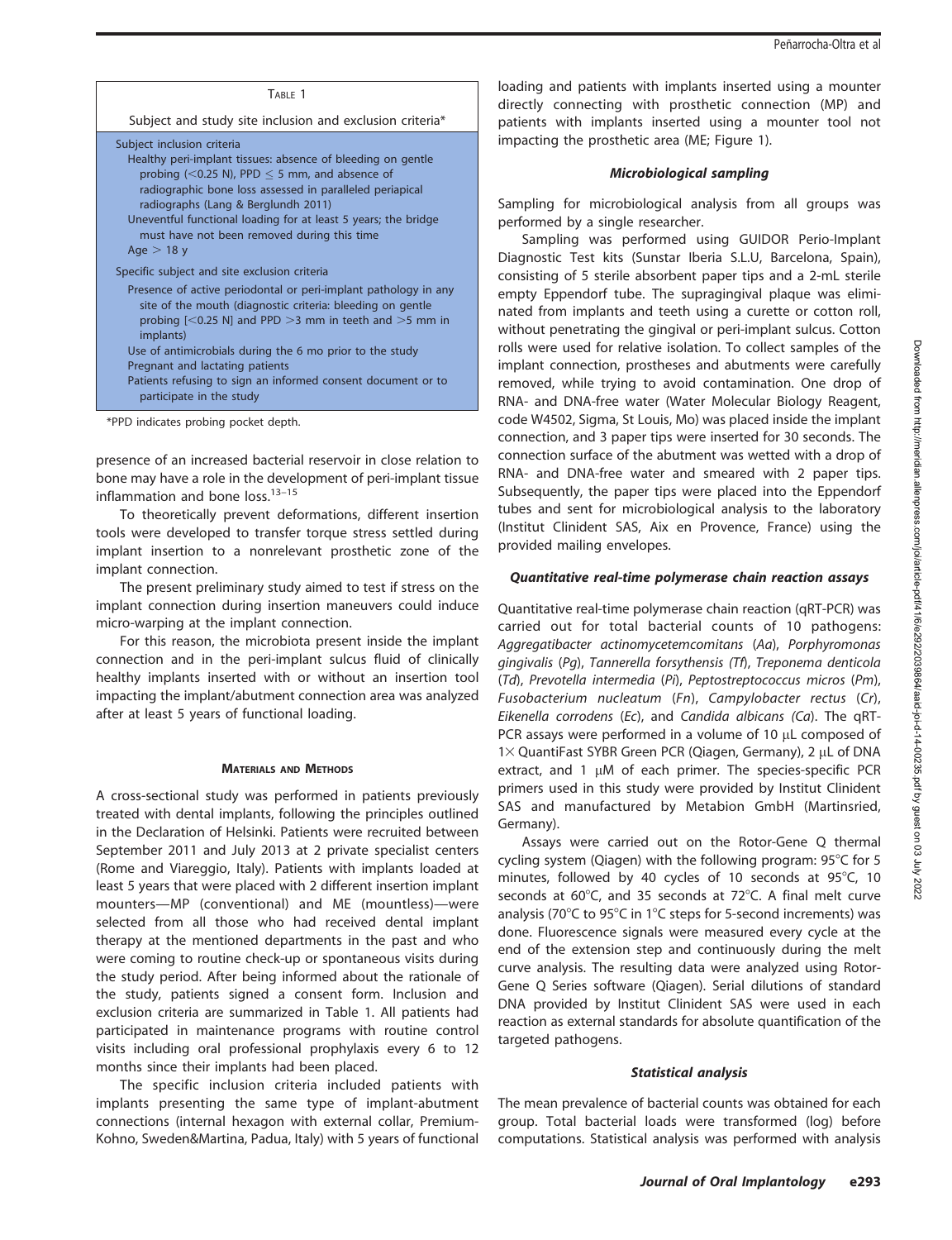

FIGURE 1. (a) Schematic drawing of ME and MP insertion modes. (b) Contact area between the mounters (ME and MP) and the implant connection.

of variance–type test using the Brunner–Langer model because of inequalities in patient and implant sizes between the MP and ME groups, assuming group as a between-subject factor and implant as a within-subject factor.

The connection type and contamination at patient level were considered. All tests were performed at a 5% level of significance.

## **RESULTS**

# Description of the study sample

A total of 29 patients previously treated with 59 dental implants were checked during the study period. Nine patients were excluded: 7 had taken systemic antibiotics during the 3 months prior to the microbiological sampling, and 2 patients refused to participate.

The final sample consisted of 20 patients and 43 implants divided in 2 groups: 10 patients and 20 implants in the MP group and 10 patients and 23 implants in the ME group. Data are presented in Table 2.

The microbial prevalence for each species can be seen in Figure 2. Mean total bacterial loads ( $log_{10}$ ) are presented in Figure 3. Regarding the red complex, Tf was seen at 80% of MP implants compared with 30% of ME implants ( $P < .001$ ). Significant differences were also observed for bacterial loads of this species (3.78 vs 1.23;  $P < .001$ ). For Td, proportions were 45% vs 10% ( $P = .022$ ), but differences in load levels were nonsignificant ( $P = .065$ ). Forty percent of MP implants presented positively for all 3 red complex bacteria simultaneously, in contrast with no implant showing this in the ME group ( $P = .001$ ). Regarding the orange complex, higher prevalence values were found in MP implants, although differences were nonsignificant. Microbial load levels for orange complex bacteria were again higher for MP than ME, with these differences being statistically significant for Fn (4.94 vs 3.09;  $P =$ .001). Finally, the pathogen Ec was seen only in the MP group, and Ca and Aa species were not found in either group.

## **DISCUSSION**

The present work reveals that the internal connection of titanium implants could be subjected to deformation after implant insertion procedures, which involves a potential instability of the implant-abutment complex. These deforma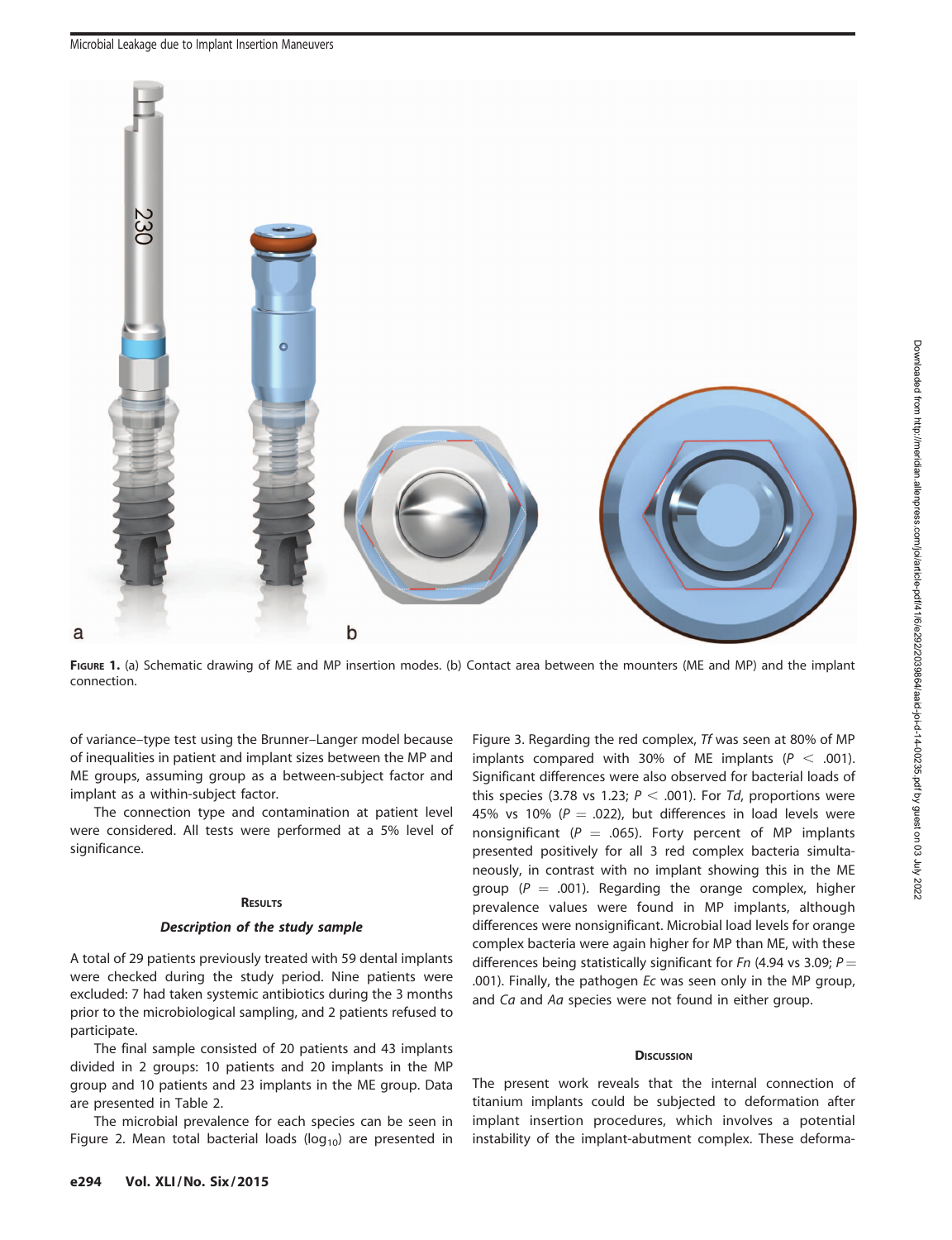Descriptive summary for bacteria prevalence and load (log) by type of connection: results for Brunner-Langer analysis of variance-type test (P value)

|                      | Prevalence (%) and Log of Load (Mean $\pm$ SD) |                 |             |
|----------------------|------------------------------------------------|-----------------|-------------|
|                      | <b>MP</b>                                      | <b>ME</b>       | P Value     |
| Aa                   | $\overline{0}$                                 | $\overline{0}$  | 1.000       |
|                      |                                                |                 |             |
| Pq                   | 40                                             | 30              | .567        |
|                      | $2.00 \pm 2.57$                                | $1.03 \pm 1.69$ | .201        |
| <b>Tf</b>            | 80                                             | 30              | $< .001***$ |
|                      | $3.78 \pm 2.05$                                | $1.23 \pm 2.03$ | $< .001***$ |
| Td                   | 45                                             | 10              | $.022*$     |
|                      | $2.20 \pm 2.51$                                | $0.55 \pm 1.72$ | .065        |
| $Pq+Tf$              | 40                                             | 20              | .252        |
| $Pq+Td$              | 40                                             | $\overline{0}$  | $.001**$    |
| $Tf+Td$              | 45                                             | 10              | $.022*$     |
| $Pq+Tf+Td$ (red c.)  | 40                                             | $\overline{0}$  | $.001**$    |
| Pi                   | 25                                             | 20              | .763        |
|                      | $1.46 \pm 2.62$                                | $0.94 \pm 1.99$ | .579        |
| Pm                   | 85                                             | 70              | .483        |
|                      | $4.05 \pm 2.12$                                | $2.76 \pm 2.17$ | .131        |
| Fn                   | 95                                             | 80              | .256        |
|                      | 4.94 $\pm$ 1.55                                | $3.09 \pm 1.81$ | $.001**$    |
| $Pi+Pm$              | 25                                             | 20              | .763        |
| $Pi + Fn$            | 25                                             | 20              | .763        |
| $Pm + Fn$            | 85                                             | 60              | .216        |
| Pi+Pm+Fn (orange c.) | 25                                             | 20              | .763        |
| Cr                   | 55                                             | 20              | .058        |
|                      | $2.88 \pm 2.70$                                | $1.01 \pm 2.15$ | $.043*$     |
| Ec                   | 25                                             | $\overline{0}$  | $.025*$     |
|                      | $1.13 \pm 2.03$                                |                 | $.033*$     |
| Ca                   | $\overline{0}$                                 | $\overline{0}$  | 1.000       |
|                      |                                                |                 |             |
| <b>Total</b>         | 100                                            | 100             | 1.000       |
|                      | 7.42 $\pm$ 1.10                                | 5.95 $\pm$ 0.84 | $< .001***$ |
|                      |                                                |                 |             |

 $*P < .05; **P < .01; **P < .001.$ 

tions appear to be microbiologically relevant after 5 years of loading.

Microbial penetration through the IAJ and colonization of the connection's inner portion are clearly demonstrated by in vitro $3,4$  and in vivo studies.<sup>16</sup> A bacterial reservoir may establish inside the implant that, in the long term, could seriously affect the health of peri-implant tissue.<sup>11</sup> The



FIGURE 2. Microbial prevalence (%) at MP and ME groups for each species.

occurrence of bacterial leakage at the internal surface of implants through the IAJ is, in fact, one of the parameters for analyzing the degree of quality in the fabrication of these connections.<sup>17</sup> However, deformations of the implant connection due to the fixture insertion could enhance the instability of the implant-prosthetic ensemble, leading to a high risk of clinical complications.

According to the present data, for a clinical point of view, it seems wise to diminish as much as possible the insertion torque or use a mounter that does not impact the prosthetic connection.

This study, which was the first aimed to analyze the clinical effect of the stress at the implant-abutment interface during insertion procedures, is in agreement with other in vitro studies present in the literature. In fact, as demonstrated by Imam et  $al<sub>o</sub><sup>8</sup>$  excessive rotation strength could lead to implant-abutment interface failure. At the same time, in another in vitro study, Kwon et al $<sup>9</sup>$  demonstrated that even under 45-Ncm insertion</sup> torque, the rotational freedom between an implant and its abutment was significantly increased.

However, the limits of the study were the retrospective recruitment method, the small sample size, the indirect measurement method, and the limited amount of bacterial species studied. Furthermore, since only 1 implant brand was tested, performing the same tests on a bigger sample size and different implant/connection design and materials would help to generalize the presented results. In fact, both implants and components used in the present study were of grade 4 cp. titanium. It could be hypothesized that the use of grade 5 titanium or zirconia implants, especially in conjunction with mounters of cp. titanium, could eliminate deformations.

### **CONCLUSIONS**

In this preliminary study, differences were found in microbiological contamination of the implant-abutment connection between implants inserted using a mounter directly fitting the prosthetic area of the connection and a mounter not impacting the prosthetic area. These results should encourage clinicians to minimize as much as possible insertion torque or to use mounters not impacting the prosthetic connection.



FIGURE 3. Bacterial load ( $log_{10}$ ) at MP and ME groups for each species.